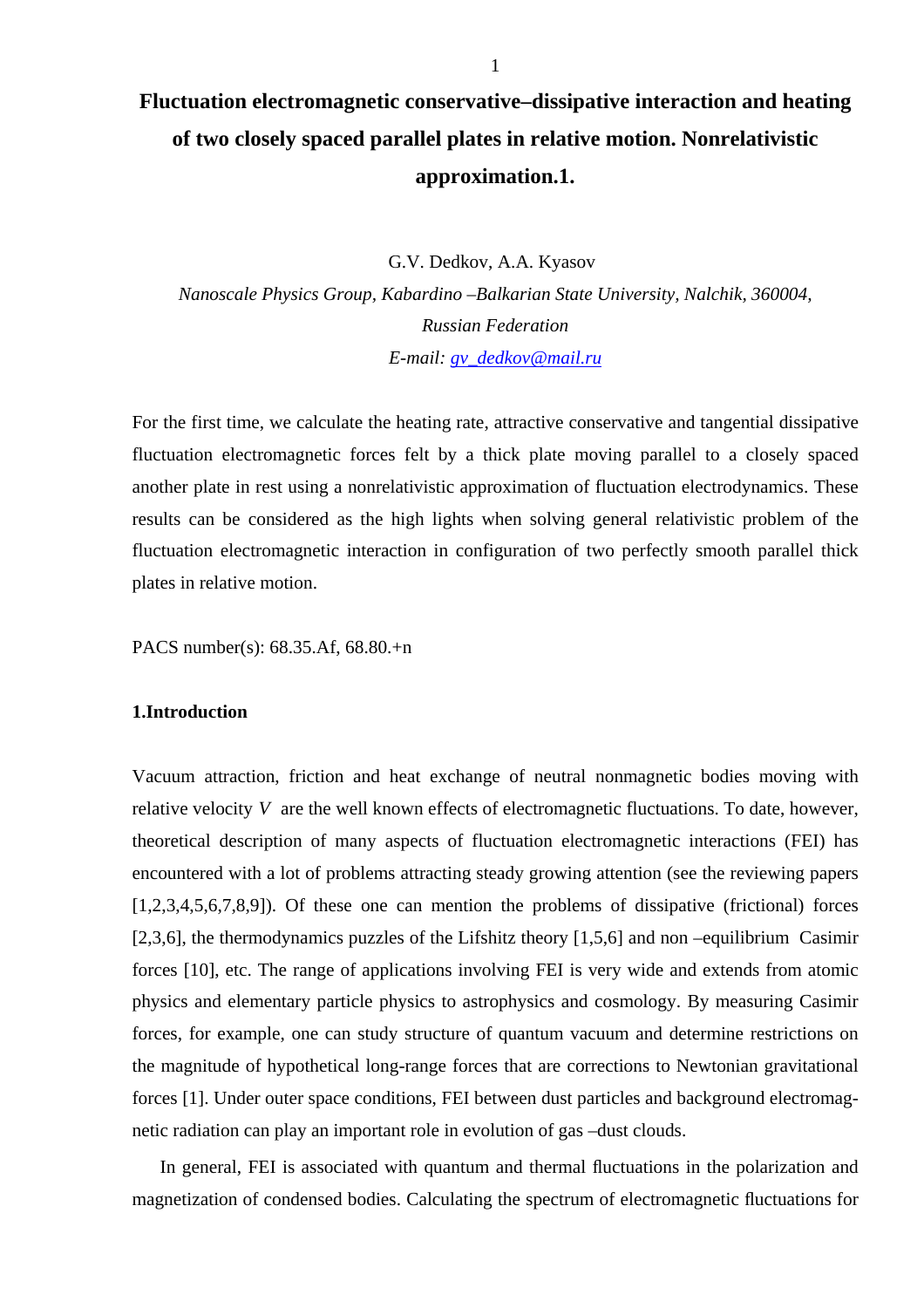arbitrary geometry of interacting bodies poses severe difficulties. For this reason, exact analytical or numerical solutions of the problems related with FEI (if these solutions exist) are of fundamental physical importance. One of that kind problems has been recently solved and reviewed in detail in our papers [7,9]. It corresponds to the geometrical configuration "small spherical particle –plate", further referred to as configuration "1" (see Fig.1(a)). But historically, since pioneering works by Casimir and Lifshitz [11,12], the most widely used configuration in calculations FEI was regarded another one, corresponding to smooth featureless parallel plates divided by a vacuum gap of width  $z$  (Fig.1(b)). In what follows this configuration is called "2"<sup>1</sup>. Note that to date, contrary to configuration 1, a strict solution of the problem FEI in configuration 2 in relativistic statement and out of thermal equilibrium is not yet obtained. Different aspects of this matter have been discussed in [2,3,6] and revealed many contradictions between the results of different authors. Moreover, even in the nonrelativistic and nonretarded case several points of this problem seem to be insufficiently clear. For configuration 1, on the other hand, despite the problem statement is much more transparent and allows to obtain an explicit solution, its fundamental significance in the theory of FEI has not been properly appreciated to date.

The aim of this paper is to work out the existing drawbacks in configuration 2 using our exact solution relevant to configuration 1. We show that, starting from this one, we are able to get in an unambiguous way a set of expressions for the conservative –dissipative fluctuation electromagnetic forces and rate of heating in a system of two closely spaced parallel plates in relative motion. We also discuss the recent results obtained in [13] and feature its inconsistency points. We argue that closed solution of general relativistic problem in configuration 2 still presents a challenge for further investigations.

## **2. Configuration small spherical particle –plate. Basic relativistic results**

 $\overline{a}$ 

We start with exact relativistic expressions which we obtained in configuration small particle – plate for the conservative (dissipative) forces and rate of particle heating caused by FEI [7,9].The particle was modeled by a sphere of radius *R*, and the dipole approximation  $R/z \ll 1$  was assumed, where  $z$  is a distance between the center of the sphere and the plate. Geometry of motion of particle and the coordinate system used are shown in Fig.1(a). Eqs. (12)-(14) in Ref. [7] for the force components  $F_x$ ,  $F_z$  and heating rate  $dQ/dt$  in the reference frame of resting plate (laboratory frame) can be simplified further by making use of an expansion of the

<span id="page-1-0"></span><sup>&</sup>lt;sup>1</sup> Note that in Ref.[9] we used an opposite way of numeration : "1" denoted configuration "2" in this work and vice versa.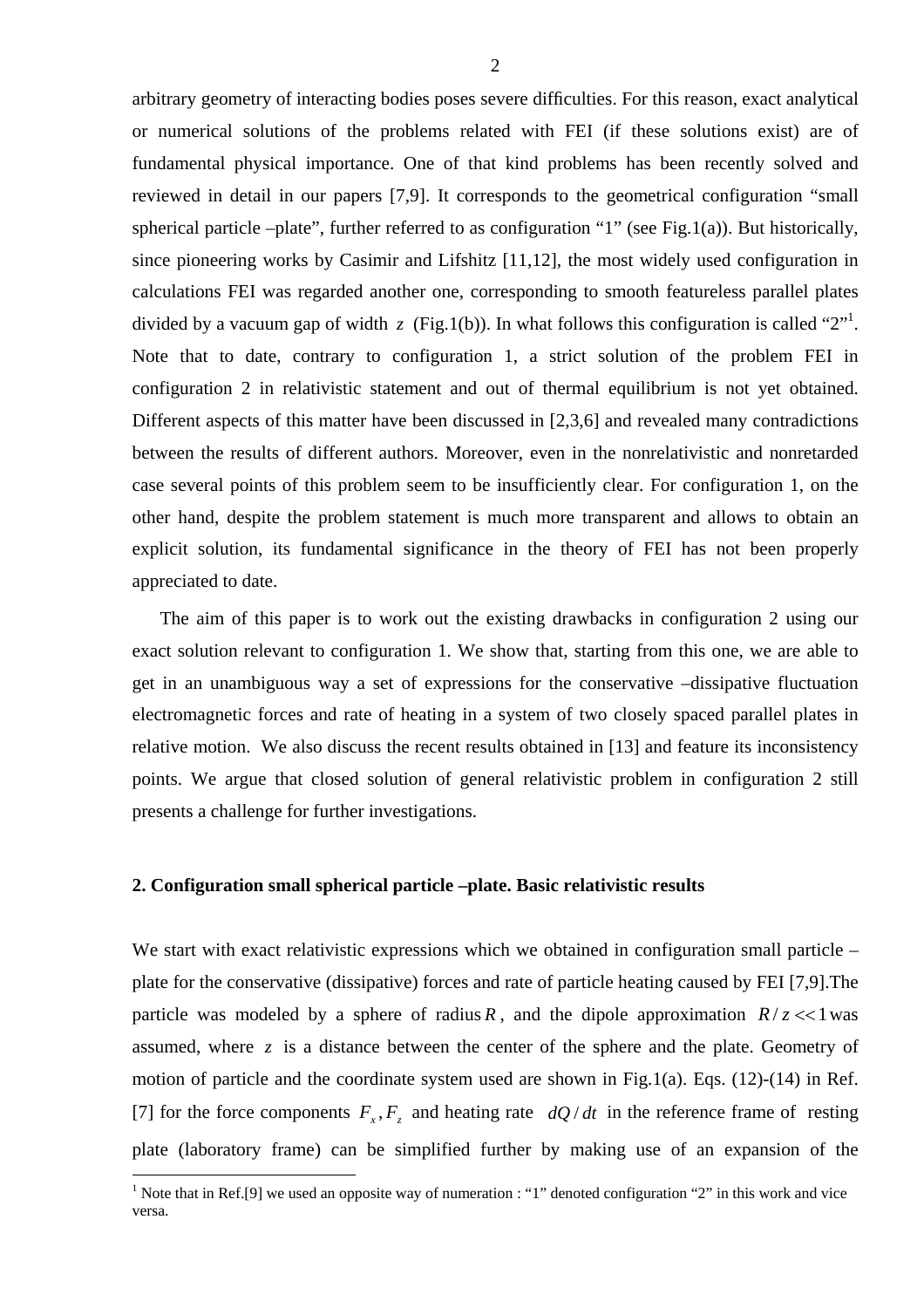integration domains over the wave vectors  $k_x, k_y$  to full axes  $(-\infty, +\infty)$ , and omitting in (1) and (3) the terms related with interaction of a particle with vacuum background modes (the omitted terms are independent of *z* ):

$$
F_x = -\frac{\hbar \gamma}{2\pi^2} \int_0^{\infty} d\omega \int_{-\infty}^{+\infty} dk_x \int_{-\infty}^{+\infty} dk_y k_x \alpha''(\gamma(\omega^+)) \text{Im}\left[\frac{\exp(-2q_0 z)}{q_0} R(\omega, \mathbf{k})\right].
$$
  

$$
\left[\coth\left(\frac{\hbar \omega}{2k_B T_2}\right) - \coth\left(\frac{\gamma \hbar \omega^+}{2k_B T_1}\right)\right]
$$
 (1)

$$
F_z = -\frac{\hbar \gamma}{2\pi^2} \int_0^{\infty} d\omega \int_{-\infty}^{+\infty} dk_x \int_{-\infty}^{+\infty} dk_y
$$
  
\n
$$
\left\{\alpha''(\gamma(\omega^+)) \text{Re}[\exp(-2q_0 z)R(\omega, \mathbf{k})] \text{coth}\left(\frac{\gamma \hbar \omega^+}{2k_B T_1}\right) + \right\}
$$
  
\n
$$
+ \alpha'(\gamma(\omega^+)) \text{Im}[\exp(-2q_0 z)R(\omega, \mathbf{k})] \text{coth}\left(\frac{\hbar \omega}{2k_B T_2}\right)\right\}
$$
 (2)

$$
\frac{dQ}{dt} = \frac{\hbar \gamma}{2\pi^2} \int_0^{\infty} d\omega \int_{-\infty}^{+\infty} dk_x \int_{-\infty}^{+\infty} dk_y (\omega + k_x V) \alpha''(\gamma(\omega^+)) \text{Im}\left[\frac{\exp(-2q_0 z)}{q_0} R(\omega, \mathbf{k})\right].
$$
\n
$$
\cdot \left[\coth\left(\frac{\hbar \omega}{2k_B T_2}\right) - \coth\left(\frac{\gamma \hbar \omega^+}{2k_B T_1}\right)\right]
$$
\n(3)

$$
\Delta_e(\omega) = \frac{q_0 \varepsilon(\omega) - q}{q_0 \varepsilon(\omega) + q}, \ \Delta_m(\omega) = \frac{q_0 \mu(\omega) - q}{q_0 \mu(\omega) + q}, \ q = (k^2 - (\omega^2/c^2) \varepsilon(\omega) \mu(\omega))^{1/2}
$$
  
\n
$$
q_0 = (k^2 - \omega^2/c^2)^{1/2}, \ k^2 = |\mathbf{k}|^2 = k_x^2 + k_y^2, \ \beta = V/c, \ \gamma = (1 - \beta^2)^{-1/2}, \ \omega^+ = \omega + k_x V
$$
\n(4)

$$
R(\omega, \mathbf{k}) = \Delta_e(\omega) \Big[ 2(k^2 - k_x^2) \beta^2 (1 - \omega^2 / k^2 c^2) + (\omega + k_x V)^2 / c^2 \Big] +
$$
  
+ 
$$
\Delta_m(\omega) \Big[ 2k_y^2 \beta^2 (1 - \omega^2 / k^2 c^2) + (\omega + k_x V)^2 / c^2 \Big]
$$
 (5)

Moreover,  $\varepsilon(\omega)$  and  $\mu(\omega)$  are the frequency –dependent dielectric and magnetic permittivities of the plate material,  $\alpha(\omega)$  is the frequency –dependent dipole electric polarizability of the particle. The contributions related with dipole magnetic polarizability of the particle have to be expressed by exactly the same equations (1)-(4) with a simple replacement  $e \leftrightarrow m$  in (5) and assuming that  $\alpha(\omega)$  denotes magnetic polarizability. One primed and double primed quantities in (1)-(3) represent the corresponding real and imagine parts. Also, it is assumed that the plate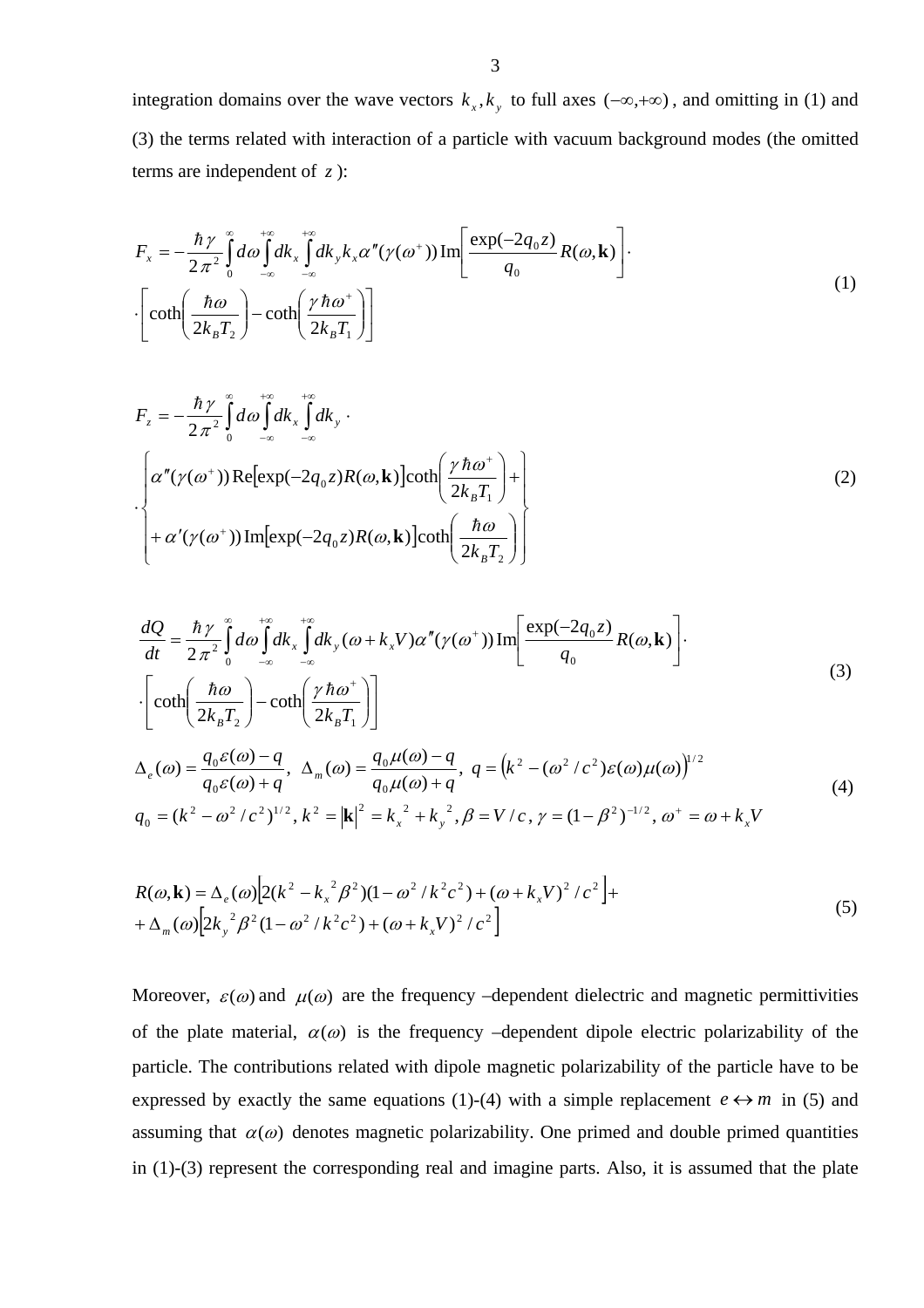and surrounding vacuum background are in the state of thermal equilibrium at temperature  $T_2$ (see Fig.1(a)).

Comparing Eqs.(1)-(3) with Eqs.(12)-(14) in Ref. [7], one should take into account the necessary relations

$$
\int_{-\infty-\infty}^{+\infty} d^2k = \int_{k>\omega/c} d^2k + \int_{k<\omega/c} d^2k, \ q_0 = (k^2 - \omega^2/c^2)^{1/2}, \ \tilde{q}_0 = (\omega^2/c^2 - k^2)^{1/2}, \ q_0 \to -i\,\tilde{q}_0 \tag{6}
$$

An important advantage of the formulae (1)-(3) in comparison with (12)-(14) in Ref.[7] is that the contributions from evanescent modes  $(k > \omega/c)$  and from wave–modes  $(k < \omega/c)$  are combined into a single integral term, since the electromagnetic modes of both types come into all resulting formulae in a similar way, being related by analytic transformation. This fact proves to be of principal value.

In what follows we are concerned with the nonrelativistic ( $\beta = V/c \rightarrow 0$ ) and nonretarded  $(\omega z/c \rightarrow 0)$  approximation, while the sample plate is assumed to be a nonmagnetic substance. Then, making use of the above approximations in (1)-(5) yields

$$
F_x = -\frac{\hbar}{\pi^2} \int_0^{\infty} d\omega \int_{-\infty}^{+\infty} dk_x \int_{-\infty}^{+\infty} dk_y k k_x \exp(-2kz) \Delta''(\omega) \alpha''(\omega^+) \left[ \coth\left(\frac{\hbar \omega}{2k_B T_2}\right) - \coth\left(\frac{\hbar \omega^+}{2k_B T_1}\right) \right] \tag{7}
$$

$$
F_z = -\frac{\hbar}{\pi^2} \int_0^{\infty} d\omega \int_{-\infty}^{+\infty} dk_x \int_{-\infty}^{+\infty} dk_y k^2 \exp(-2kz) \left[ \frac{\Delta''(\omega) \alpha'(\omega^+) \coth\left(\frac{\hbar \omega}{2k_B T_2}\right) + \Delta'(\omega) \alpha''(\omega^+) \coth\left(\frac{\hbar \omega^+}{2k_B T_1}\right) \right]
$$
(8)

$$
\frac{dQ}{dt} = \frac{\hbar}{\pi^2} \int_0^{\infty} d\omega \int_{-\infty}^{+\infty} dk_x \int_{-\infty}^{+\infty} dk_y k \exp(-2kz) \Delta''(\omega) \alpha''(\omega^+) \omega^+ \left[ \coth\left(\frac{\hbar \omega}{2k_B T_2}\right) - \coth\left(\frac{\hbar \omega^+}{2k_B T_1}\right) \right] \tag{9}
$$

$$
\Delta_e(\omega) = \Delta(\omega) = \frac{\varepsilon(\omega) - 1}{\varepsilon(\omega) + 1}, \, \Delta_m(\omega) = 0, \, k = (k_x^2 + k_y^2)^{1/2} \tag{10}
$$

Formulae (7)-(9) have been firstly derived in our papers [2,3,14] when solving the same nonrelativistic problem, and later in [15,16] using a relativistic statement and the limit  $c \rightarrow \infty$ . In total, we see that formulae (7)-(9) describe the contribution of evanescent surface modes  $(k > \omega/c)$  in the fluctuation electromagnetic force and rate of heating (cooling) of a moving nonrelativistic particle at different temperature of the particle  $(T_1)$  and the sample surface  $(T_2)$ . contribution from surface wave modes  $(k < \omega/c)$  in the limit  $c \rightarrow \infty$  goes to zero.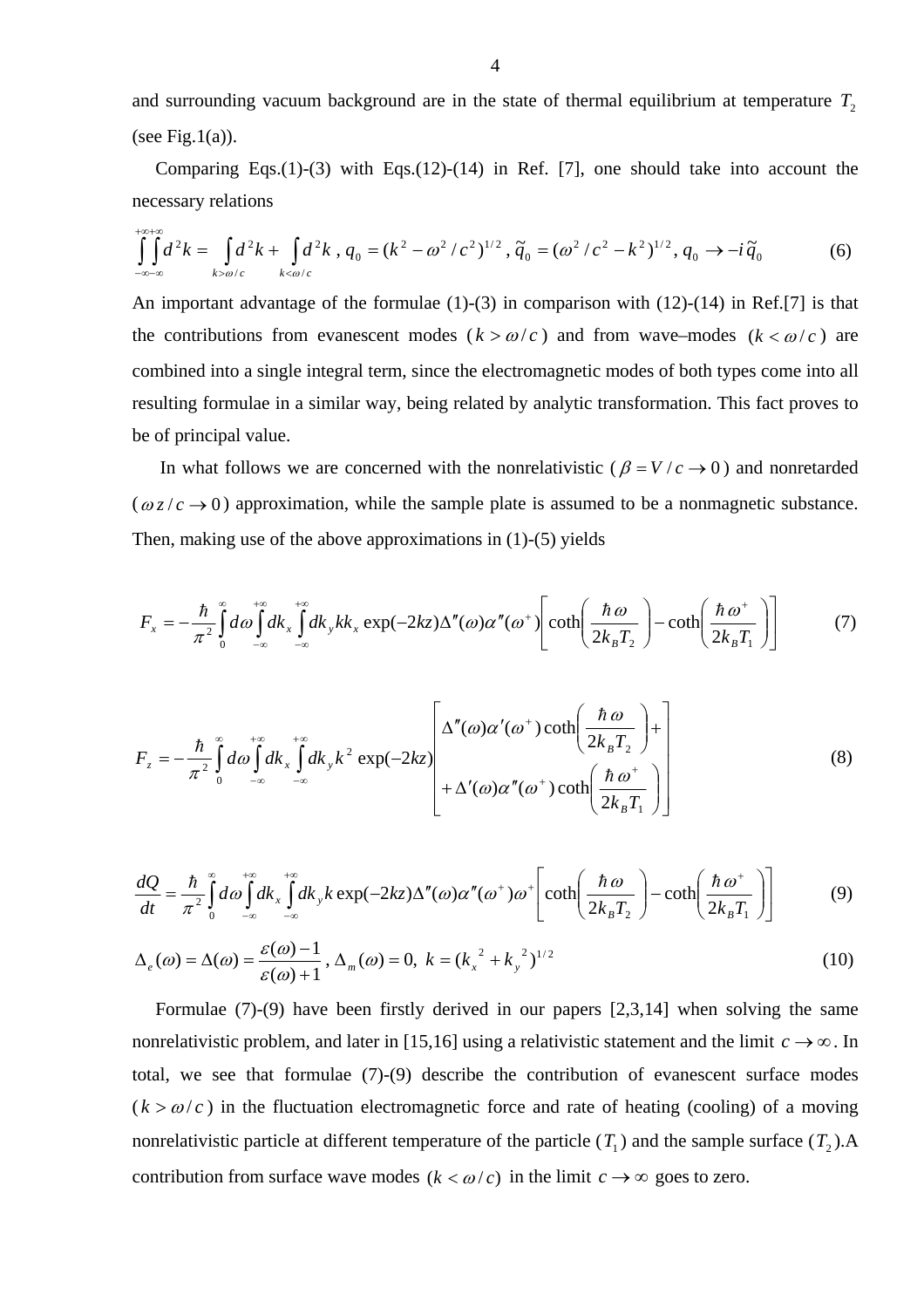It is worth noticing that expressions (7)-(9) are valid irrespectively of the state of thermal equilibrium in a system "vacuum background -plate" :  $T_2 = T_3$  or  $T_2 \neq T_3$ , where  $T_3$  is the background temperature or the temperature of distant environment bodies. The same statement holds also for evanescent wave contributions in the relativistic formulae (1)-(3) [7,9]. But, contrary to that, the terms related with surface wave modes in  $(1)$  –(3) turn out to be essentially dependent on whether the condition of local thermal equilibrium  $T_2 = T_3$  is fulfilled, or not [17].

The above expressions (1)-(3) and (7)-(9) can be considered as the referring basic high lights characterizing the involved geometrical configuration 1. In the next section we show that, starting from Eqs. (7)-(9), it is possible to obtain in an unambiguous way the expressions for the conservative –dissipative fluctuation electromagnetic forces and rates of heating in configuration 2 (Fig.1(b)).

#### **3. A system of two parallel plates in relative motion**

Configuration of two perfectly plane infinite parallel plates in rest separated by a vacuum gap of width  $z$  is the standard Casimir configuration which is used in calculations of conservative fluctuation electromagnetic forces [1,5,10,11,12]. Configuration 1, to date, has been considered by many authors as less important, secondary one, because the Casimir–Polder force between a small particle (an atom) and a plate can be calculated in the limit of rarified material for one of the interacting plates via the Lifshitz formula for the Casimir force between two parallel plates [18]. In this case one must employ the relation  $\varepsilon_1(\omega) - 1 = 4\pi n_1 \alpha_1(\omega) \rightarrow 0$  ( $n_1$  is the atomic density of an upper plate) while the correspondence rule reads [10]

$$
F_z^{(1)} = -\frac{1}{n_1 S} \frac{dF_z^{(2)}(l)}{dl} |l = z \tag{11}
$$

with  $F_z^{(2)}(l)/S$  being the Casimir –Lifshitz attraction force per unit area of two parallel plates divided by a gap of width *l*. The force in the left hand side of (11) denotes the Casimir–Polder force applied to a small particle (an atom), which is located a distance  $z$  apart from the plate. Quite recently, configuration (2) and prescription (11) have been used both in calculations of normal and lateral forces applied to a moving small particle [13]. The necessary force projections  $F^{(2)}_{x,z}$  were calculated using a relativistic modification of the Lifshitz theory provided the needed components of the Maxwell stress tensor are known.

However, a clear correspondence between the theories in configurations 1 and 2 (Fig.1(a,b)) is not so trivial, because the original Lifshitz theory was developed under condition of total thermodynamic equilibrium [12]. On the contrary, the problem statements shown in Fig.1 are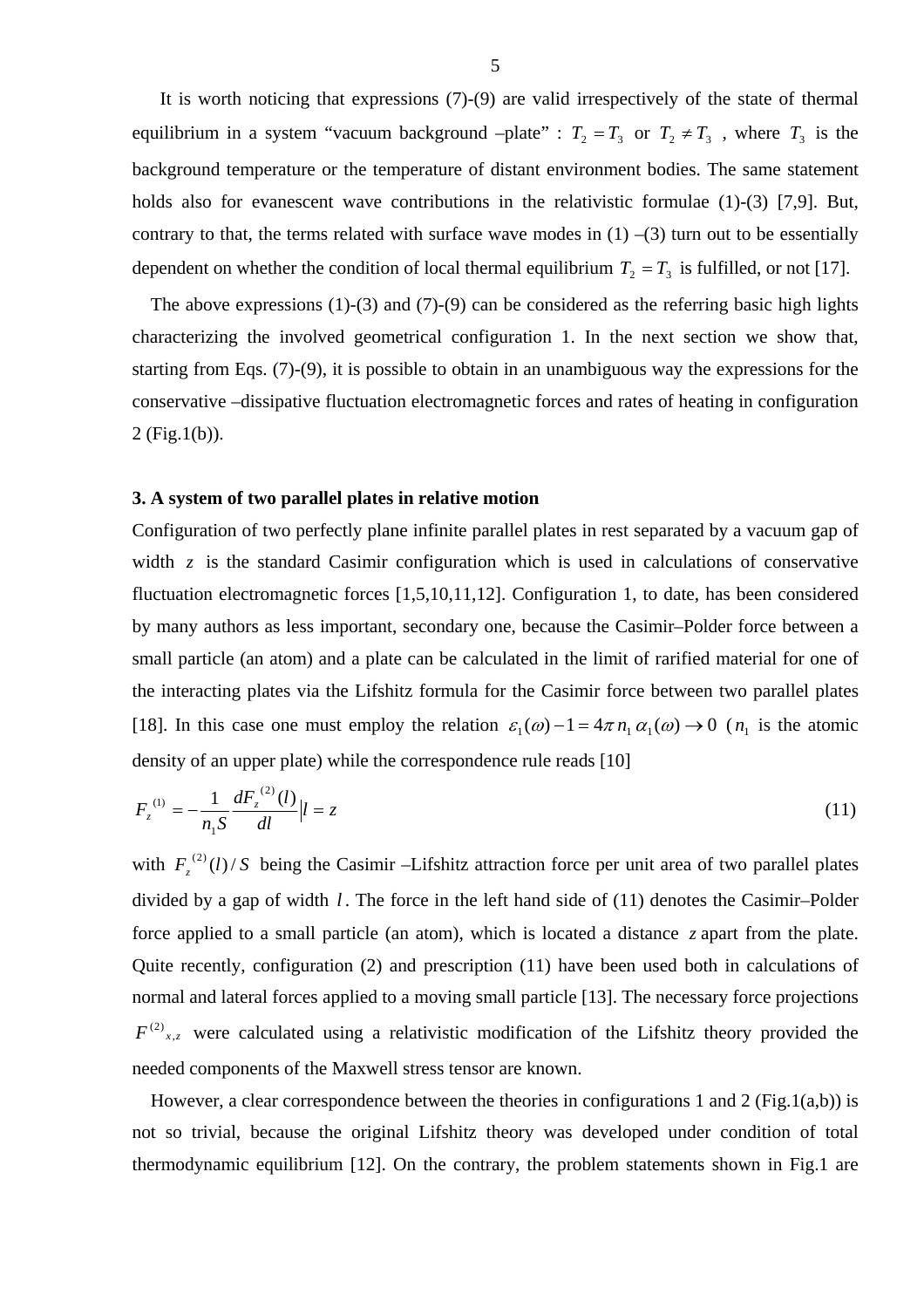quite different from that one: both systems under study are out of thermal and mechanical equilibrium simultaneously.

 In this relation, two essential points are worthy of attention: i) when and under what conditions the prescriptions like (11) are valid ? ii) how should we use them to obtain correct results in configuration 2, if we start from Eqs.  $(1)-(3)$  or from  $(8)-(9)$ ? It seems to be quite natural to believe that results obtained when coming from configuration 1 to configuration 2 and vice versa should be interlinked. Below we aim to demonstrate that such unambiguous interconnection exists in the nonrelativistic case.

First, using Eq.(9) let us write down the expression for the attraction force in configuration 1 at  $V = 0, T_1 = T_2 = T$ :

$$
F_z = -\frac{\hbar}{\pi^2} \int_0^{\infty} d\omega \int_{-\infty}^{+\infty} dk_x \int_{-\infty}^{+\infty} dk_y k^2 \exp(-2kz) \left[ \frac{\Delta''(\omega)\alpha'(\omega)\coth\left(\frac{\hbar\omega}{2k_B T}\right) + \frac{\Delta''(\omega)\alpha''(\omega)\coth\left(\frac{\hbar\omega}{2k_B T}\right)}{\Delta'(\omega)\alpha''(\omega)\coth\left(\frac{\hbar\omega}{2k_B T}\right)} \right] \tag{12}
$$

Comparing (12) with (8) one sees that transition to dynamic and thermal situation out of equilibrium is performed via the transformations ( $\omega^+ = \omega + k_x V$ )

$$
\Delta''(\omega) \coth\left(\frac{\hbar \omega}{2k_B T}\right) \to \Delta''(\omega) \coth\left(\frac{\hbar \omega}{2k_B T_2}\right),
$$
  
\n
$$
\alpha''(\omega) \coth\left(\frac{\hbar \omega}{2k_B T}\right) \to \alpha''(\omega^+) \coth\left(\frac{\hbar \omega^+}{2k_B T_1}\right),
$$
  
\n
$$
\alpha'(\omega), \alpha''(\omega) \to \alpha'(\omega^+), \alpha''(\omega^+)
$$
\n(13)

On the other hand, comparing (7) and (8) shows that the tangential force  $F_x$  is obtained from the normal force  $F_z$  with the help of the transformations

$$
d^{2}kk \to d^{2}kk_{x}, \Delta''(\omega) \to \Delta''(\omega), \Delta'(\omega) \to \Delta''(\omega), \alpha'(\omega^{+}) \to \alpha''(\omega^{+}), \alpha'(\omega^{+}) \to -\alpha''(\omega^{+}) \quad (14)
$$

Furthermore, from (7) and (9) it follows that  $dQ/dt$  is to be obtained from  $F<sub>x</sub>$  on using

$$
d^2k k_x \to -d^2k \omega^+ \tag{15}
$$

Analogously to (11), the interrelations between the lateral forces  $F_x^{(1,2)}$  and heating rates  $dQ^{(1,2)}/dt$  in configurations 1 and 2 are given by

$$
F_x^{(1)} = -\frac{1}{n_1 S} \frac{dF_x^{(2)}(l)}{dl} |l = z, dQ^{(1)}/dt = -\frac{1}{n_1 S} \frac{dQ^{(2)}(l)}{dl} |l = z
$$
 (16)

where  $F_x^{(2)}(l)$  and  $\dot{Q}^{(2)}(l) = dQ^{(2)}/dt$  are the applied lateral force and heating rate of a moving plate in configuration 2 in the limit of rarified medium. As the formulae (7)-(9) must follow from the corresponding ones in configuration 2 with the help of linear transformation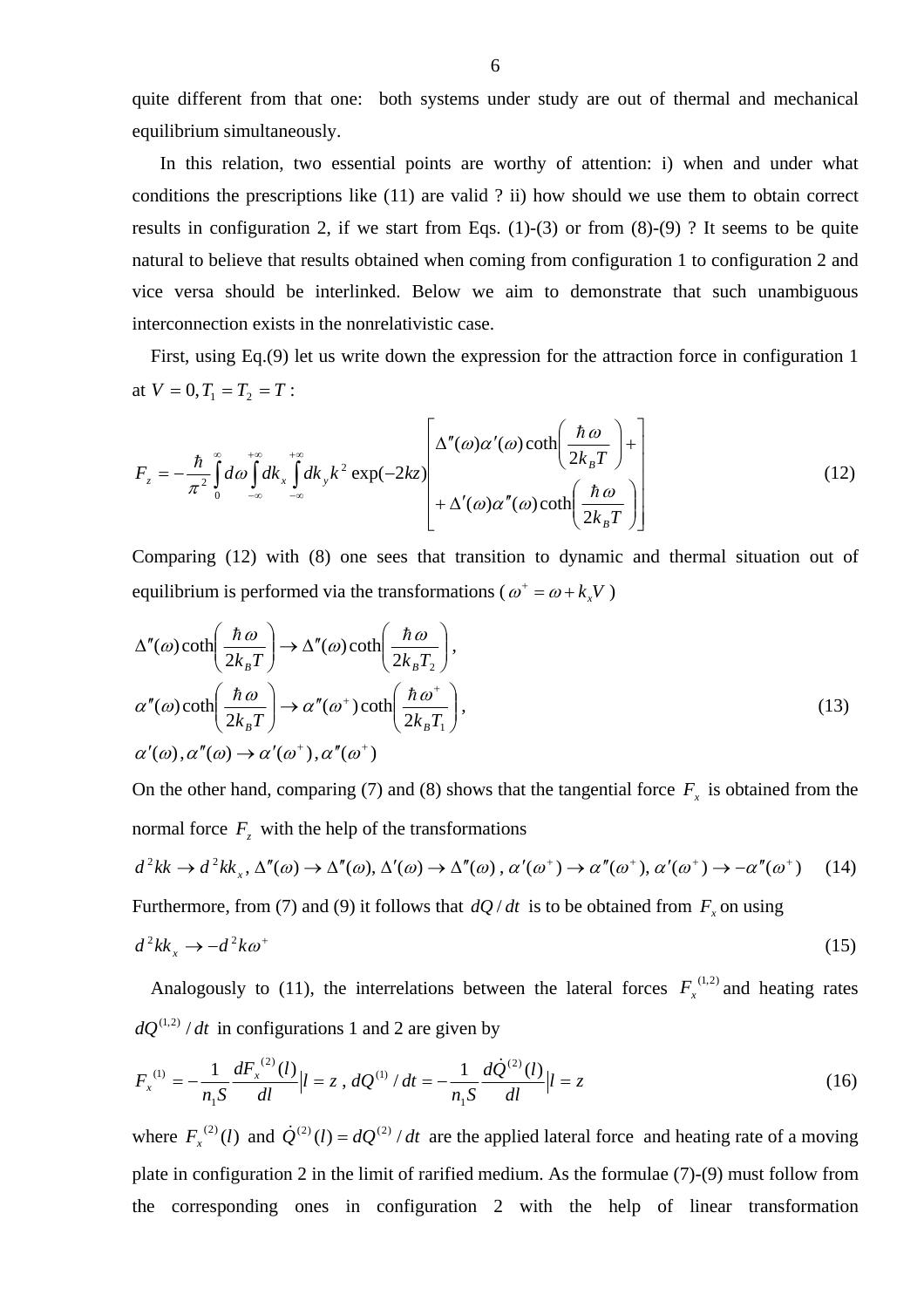$\varepsilon_1(\omega) - 1 = 4\pi n_1 \alpha_1(\omega) \rightarrow 0$ , then the quantities  $F_x^{(2)}(l), F_z^{(2)}(l), \dot{Q}^{(2)}(l)$  should be related by the relations similar to (13), (14), (15) with the replacement  $\alpha(\omega) \rightarrow \Delta_1(\omega)$ .

 As we have done in the case of configuration 1, first let us consider an expression for the force of the nonretarded attraction (Van–der –Waals force) of two parallel plates at  $V = 0, T_1 = T_2 = T$ , which we rewrite in a more convenient form

$$
F_z^{(2)} = -\frac{\hbar S}{4\pi^3} \int_0^{\infty} d\omega \int_{-\infty}^{+\infty} dk_x \int_{-\infty}^{+\infty} dk_y k \frac{\exp(-2kl)}{\left|1 - \exp(-2kl)\Delta_1(\omega)\Delta_2(\omega)\right|^2} \cdot \left[\Delta_1''(\omega)\Delta_2'(\omega)\coth(\hbar\omega/2k_B T) + \Delta_1'(\omega)\Delta_2''(\omega)\coth(\hbar\omega/2k_B T)\right]
$$
(17)

where  $(\omega) + 1$  $\omega = \frac{\varepsilon_1(\omega) - 1}{\omega}$ 1  $\epsilon_1(\omega) = \frac{\epsilon_1(\omega)}{\epsilon_1(\omega)+1}$  $\Delta_1(\omega) = \frac{\varepsilon_1(\omega) - \varepsilon_2(\omega)}{\varepsilon_1(\omega) + \varepsilon_2(\omega)}$  $\omega$ ) =  $\frac{\varepsilon_1(\omega) - 1}{\omega}$  and  $(\omega) + 1$  $\omega = \frac{\varepsilon_2(\omega) - 1}{\omega}$ 2  $\sigma_2(\omega) = \frac{\varepsilon_2(\omega)}{\varepsilon_2(\omega)+1}$  $\Delta_2(\omega) = \frac{\varepsilon_2(\omega) - \varepsilon_2(\omega)}{\varepsilon_2(\omega) + \varepsilon_2(\omega)}$  $\epsilon(\omega) = \frac{\varepsilon_2(\omega) - 1}{\varepsilon_2(\omega) + 1}$ ,  $\varepsilon_{1,2}(\omega)$  are the dielectric permittivities of the

plates 1,2 respectively. Making use in (17) the transformations

$$
\Delta_2''(\omega) \coth\left(\frac{\hbar \omega}{2k_B T}\right) \to \Delta_2''(\omega) \coth\left(\frac{\hbar \omega}{2k_B T_2}\right),
$$
  

$$
\Delta_1''(\omega) \coth\left(\frac{\hbar \omega}{2k_B T}\right) \to \Delta_1''(\omega^+) \coth\left(\frac{\hbar \omega^+}{2k_B T_1}\right),
$$
  

$$
\Delta_1'(\omega), \Delta_1''(\omega) \to \Delta_1'(\omega^+), \Delta_1''(\omega^+),
$$
\n(18)

we immediately obtain the expression for the attraction force between two moving parallel plates out of equilibrium in configuration 2 (Fig.1(b)):

$$
F_z^{(2)} = -\frac{\hbar S}{4\pi^3} \int_0^{\infty} d\omega \int_{-\infty}^{+\infty} dk_x \int_{-\infty}^{+\infty} dk_y k \frac{\exp(-2kl)}{\left|1 - \exp(-2kl)\Delta_1(\omega^+) \Delta_2(\omega)\right|^2}.
$$
  
 
$$
\left[\Delta_1''(\omega^+) \Delta_2'(\omega) \coth(\hbar \omega^+ / 2k_B T_1) + \Delta_1'(\omega^+) \Delta_2''(\omega) \coth(\hbar \omega / 2k_B T_2)\right]
$$
(19)

Similar to  $(7)$ ,  $(8)$  we must perform in  $(19)$  the following transformations in order to get the involved expression for  $F_x^{(2)}$  :

$$
d^2kk \to d^2kk_x, \Delta_2''(\omega) \to \Delta_2''(\omega), \Delta_2'(\omega) \to \Delta_2''(\omega), \Delta_1'(\omega^+) \to \Delta_1''(\omega^+), \Delta_1''(\omega^+) \to -\Delta_1''(\omega^+)
$$
 (20)  
After doing that we get

$$
F_x^{(2)} = -\frac{\hbar S}{4\pi^3} \int_0^{\infty} d\omega \int_{-\infty}^{+\infty} dk_x \int_{-\infty}^{+\infty} dk_y k_x \frac{\exp(-2kl)}{\left|1 - \exp(-2kl)\Delta_1(\omega^+) \Delta_2(\omega)\right|^2} \Delta_1''(\omega^+) \Delta_2''(\omega) \cdot \left[\coth(\hbar\omega/2k_B T_2) - \coth(\hbar\omega^+/2k_B T_1)\right]
$$
(21)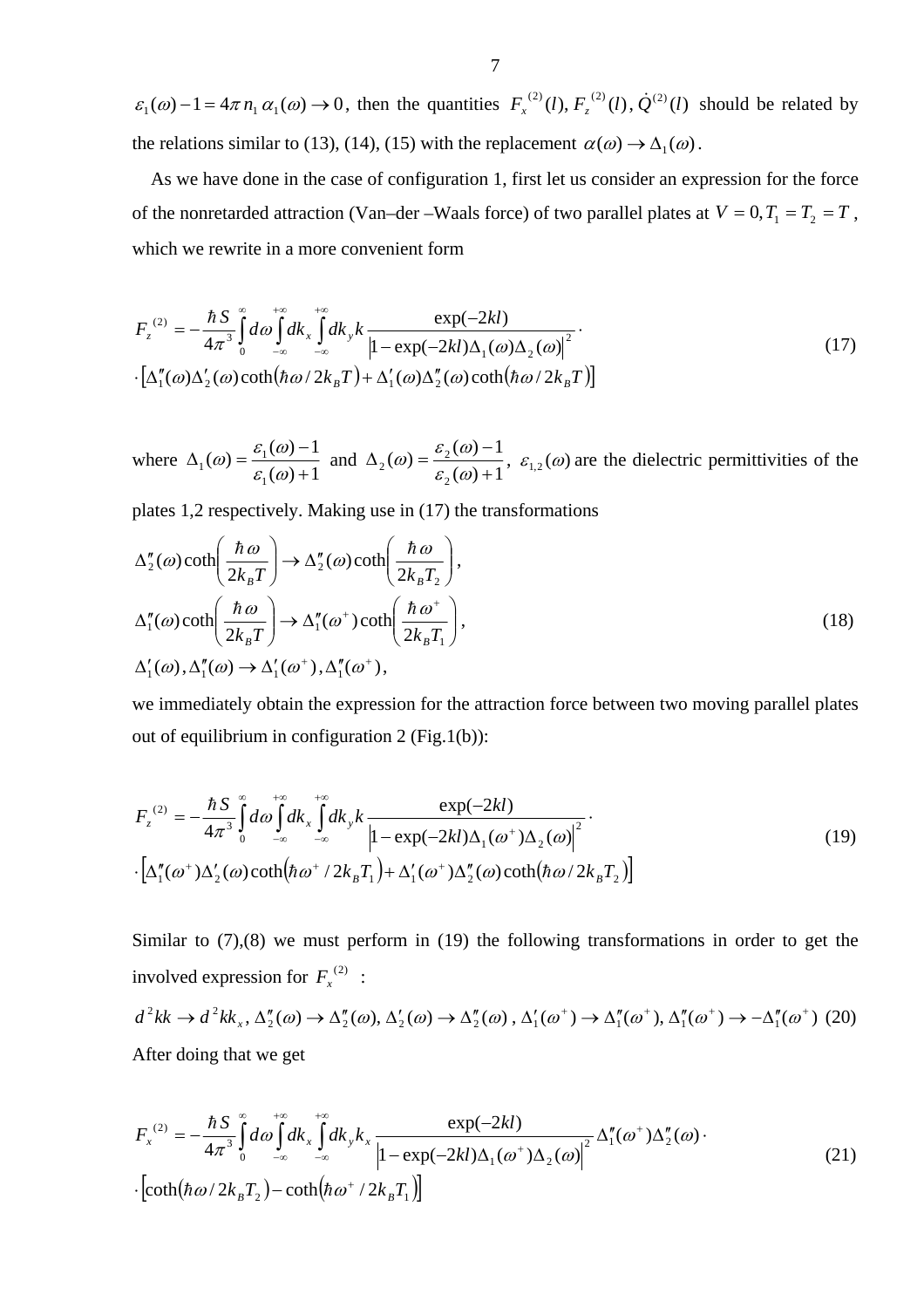At last, making use the transformation  $d^2kk_x \rightarrow -d^2k\omega^+$  in (21), we get the heating rate  $\dot{Q}^{(2)}$ :

$$
\dot{Q}^{(2)} = \frac{\hbar S}{4\pi^3} \int_0^\infty d\omega \int_{-\infty}^{+\infty} dk_x \int_{-\infty}^{+\infty} dk_y \omega^+ \frac{\exp(-2kl)}{\left|1 - \exp(-2kl)\Delta_1(\omega^+) \Delta_2(\omega)\right|^2} \Delta_1''(\omega^+) \Delta_2''(\omega) \cdot \left[\coth(\hbar\omega/2k_B T_2) - \coth(\hbar\omega^+/2k_B T_1)\right]
$$
\n(22)

An important point is that the heat fluxes  $\dot{Q}^{(1,2)}$  are produced not only due to the temperature difference between the contacting bodies, but also caused by transformation of work of lateral forces  $F_x^{(1,2)}$  into heat.

## **4. A comparison with existing results by different authors**

Now it is interesting to compare formulae (19), (21), (22) with the results of other authors. One of the first successive attempts to calculate the dissipative force  $F_x^{(2)}$  between the perfect smooth plates has been done by Pendry [19]. However, he has considered only a simple case  $T_1 = T_2 = 0$ . Later, in [20] Pendry obtained the heating rate  $\dot{Q}^{(2)}$  at  $V = 0$  which expression has proved to be in accordance with the more general result [21] in configuration 2. Formulae (21), (22) also agree with these limiting cases. For a review of more recent calculations see [2,3]. None of these theories presented the quantities  $F_x^{(2)}(l), F_z^{(2)}(l), \dot{Q}^{(2)}(l)$  in a closed set of equations similar to Eqs. $(19)$ ,  $(21)$ ,  $(22)$ .

The static  $(V = 0)$  retarded Casimir –Polder and Casimir –Lifshitz forces in configurations 1,2 out of equilibrium have been calculated in [22,10]. Formulae (8) and (19) also agree with the proper results in the nonretarded limit.

 Quite recently, the results for all of the quantities which we are interested in this paper have been presented by Volokitin and Persson in [13]. The authors claim that they have developed a relativistic out of thermal equilibrium modification of the Lifshitz theory in configuration 2 and, using that and the limit of one rarified body, they derived the involved formulae relevant to configuration 1. Now let us discuss the results [13] corresponding to the nonrelativistic and nonretarded case.

i) We may assert that only Eqs. (22), (24) in Ref. [13] for the lateral forces  $F_x^{(2)}$ ,  $F_x^{(1)}$ agree with their counterparts,  $Eq.(21)$  and  $Eq.(7)$  in the present work. Eqs. (30), (31) Ref. [13] for the normal forces  $F_z^{(2)}$  and  $F_z^{(1)}$  are in error, because the temperature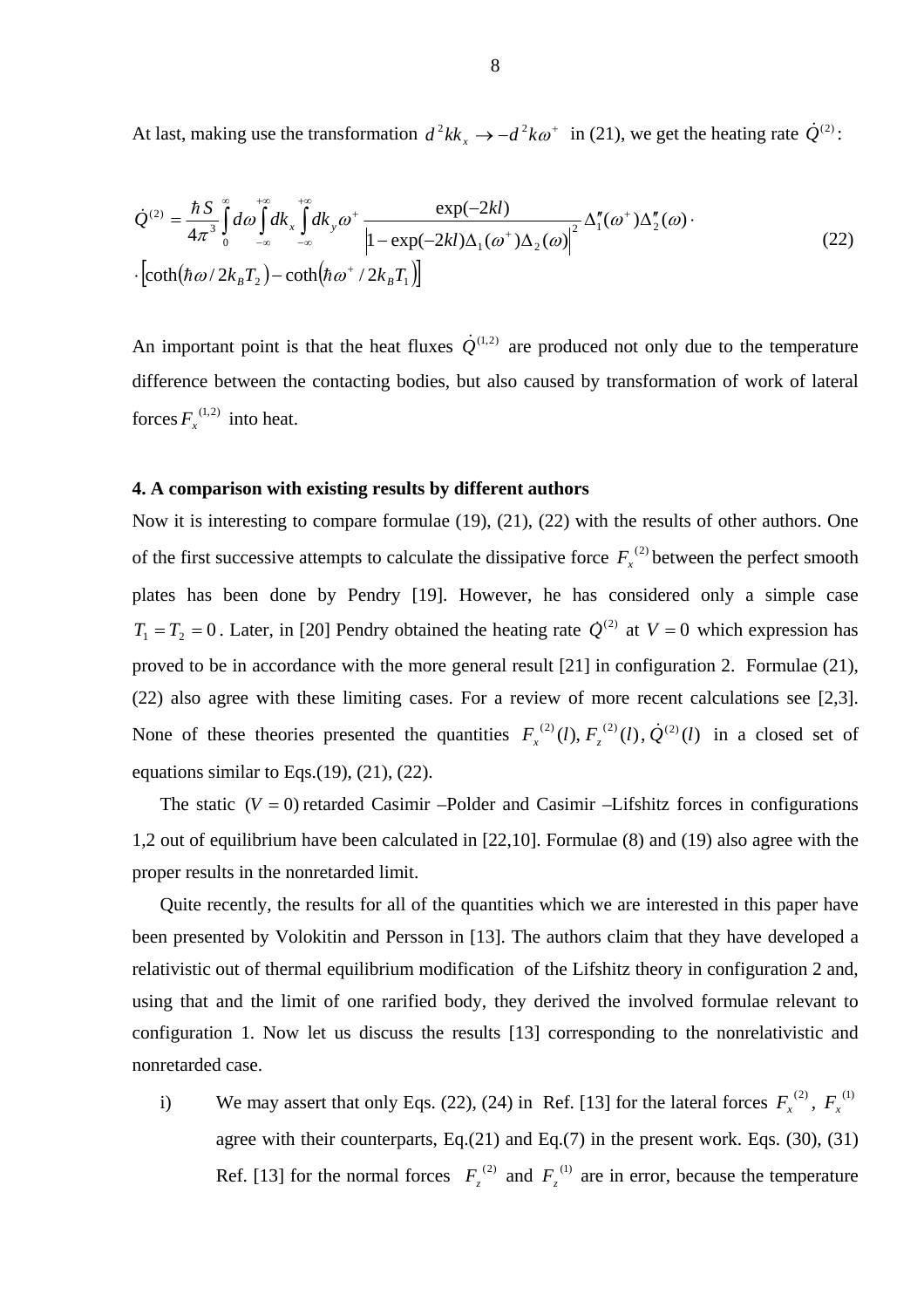factors of different bodies must come in combination with the proper material factors, that is not the case in [13]. Thus, the results [13] are in contradiction with ours and with Ref. [10].

ii) The rates of heating, Eqs.(34), (36) in Ref.[13] are in error, too, because their integrands contain an incorrect frequency factor  $\omega$  instead of the Doppler –shifted one,  $\omega^+ = \omega + k_x V$ . As we shall see below, this error results in a serious unphysical consequence.

Let us rewrite Eq.(22) in a more symmetric form

$$
\dot{Q}_1^{(2)} = \frac{\hbar S}{8\pi^3} \int_{-\infty}^{+\infty} dk_x \int_{-\infty}^{+\infty} d\omega \frac{\omega^+ \cdot \exp(-2kl)}{\left|1 - \exp(-2kl)\Delta_1(\omega^+) \Delta_2(\omega)\right|^2} \cdot \Delta_1''(\omega^+) \Delta_2''(\omega) \cdot \left[\coth(\hbar\omega/2k_B T_2) - \coth(\hbar\omega^+/2k_B T_1)\right]
$$
\n(23)

where the subscript "1" denotes the heating rate of the (moving) plate in the reference system *K*. Evidently, the heating rate  $\dot{Q}_2^{\,(2)}$  of the second plate in its own reference system *K*<sup>'</sup>(see Fig.1(b)) is obtained from (23) when replacing  $V \rightarrow -V$  and  $1 \leftrightarrow 2$ . Then, by changing the frequency variable  $\omega - k_y V \rightarrow \omega$ , we get

$$
\dot{Q}_{2}^{(2)} = -\frac{\hbar S}{8\pi^{3}} \int_{-\infty}^{+\infty} dk_{x} \int_{-\infty}^{+\infty} dk_{y} \int_{-\infty}^{\infty} d\omega \frac{\omega \cdot \exp(-2kl)}{\left|1 - \exp(-2kl)\Delta_{1}(\omega^{+})\Delta_{2}(\omega)\right|^{2}} \cdot \Delta_{1}''(\omega^{+})\Delta_{2}''(\omega) \cdot \left[\coth(\hbar\omega/2k_{B}T_{2}) - \coth(\hbar\omega^{+}/2k_{B}T_{1})\right]
$$
\n(24)

Furthermore, adding (23) and (24) and taking into account (21), yields

$$
\dot{Q}_{1}^{(2)} + \dot{Q}_{2}^{(2)} = \frac{\hbar S}{8\pi^{3}} V \int_{-\infty}^{+\infty} dk_{x} k_{x} \int_{-\infty}^{+\infty} d\omega \frac{\exp(-2kl)}{\left|1 - \exp(-2kl)\Delta_{1}(\omega^{+})\Delta_{2}(\omega)\right|^{2}} \cdot \Delta_{1}''(\omega^{+})\Delta_{2}''(\omega) \cdot \left[\coth(\hbar\omega/2k_{B}T_{2}) - \coth(\hbar\omega^{+}/2k_{B}T_{1})\right] = -F_{x}^{(2)} \cdot V \tag{25}
$$

where  $F_x^{(2)}$  is the friction force applied to the moving plate from the resting one in the system *K* . As  $F_x^{(2)} < 0$ , we may write

$$
\dot{Q}_1^{(2)} + \dot{Q}_2^{(2)} = |F_x| \cdot V \tag{26}
$$

Eq.(26) agrees with the general relativistic expression  $\dot{Q}_1^{(2)} + \dot{Q}_2^{(2)}/\gamma = |F_x| \cdot V$ (2)  $\dot{Q}_1^{(2)} + \dot{Q}_2^{(2)}/\gamma = |F_x| \cdot V$  [23]. Particularly, at  $T_1 = T_2 = T$  in the lowest order velocity expansion, Eq.(25) reduces to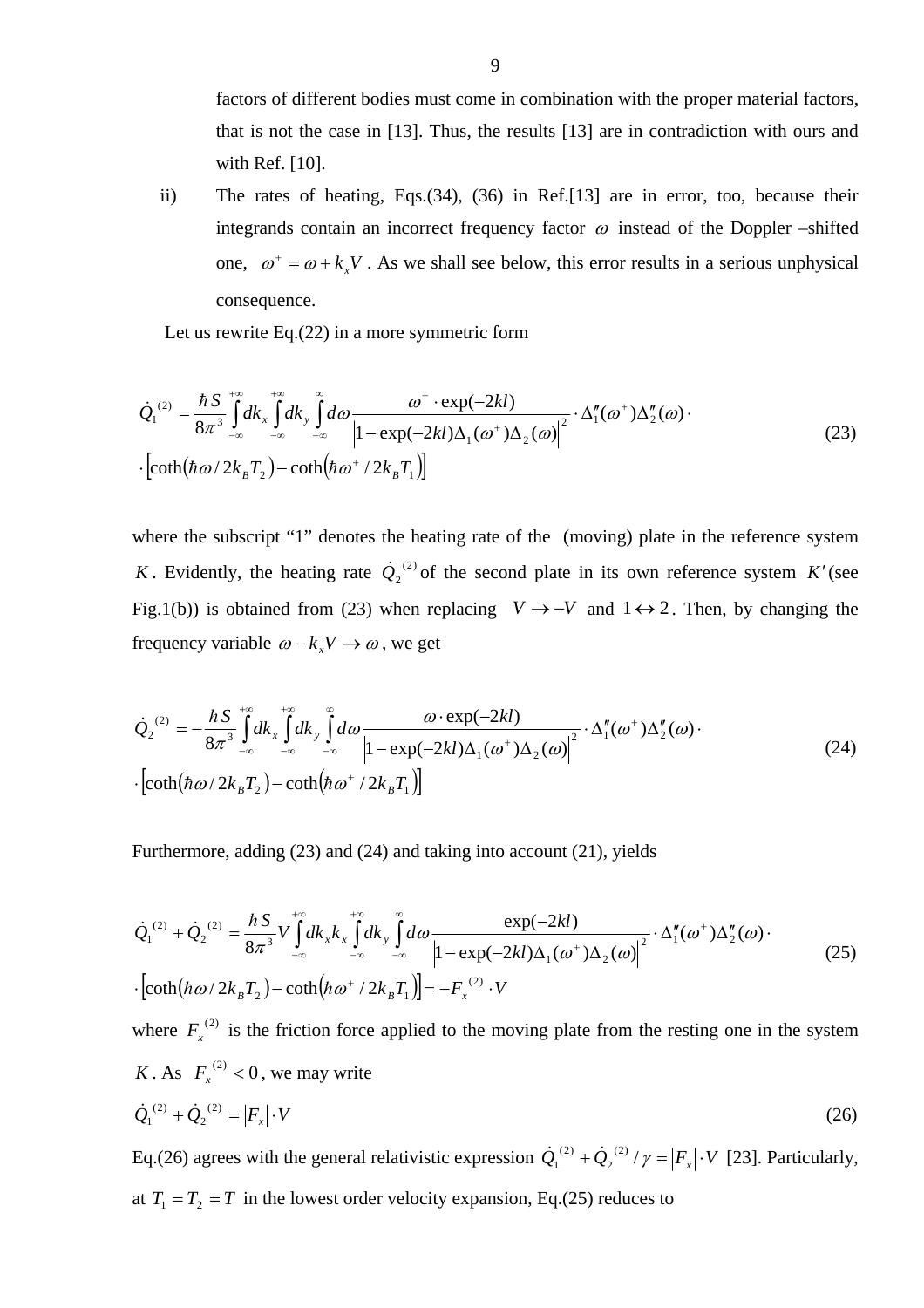$$
\dot{Q}_1^{(2)} + \dot{Q}_2^{(2)} = \frac{\hbar S}{4\pi^2} V^2 \int_0^\infty d\omega \int_0^\infty dk k^3 \frac{\exp(-2kl)\Delta_1''(\omega)\Delta_2''(\omega)}{\left|1 - \exp(-2kl)\Delta_1(\omega)\Delta_2(\omega)\right|^2} \left(-\frac{\partial}{\partial \omega}\right) \coth\left(\frac{\hbar \omega}{2k_B T}\right) > 0, \quad (27)
$$

that is in accordance with the second law of thermodynamics.

Contrary to this, an equivalent of Eq.(23) in Ref. [13] in our notation takes the form

$$
\dot{Q}_{1}^{(2)} = \frac{\hbar S}{8\pi^{3}} \int_{-\infty}^{+\infty} dk_{y} \int_{-\infty}^{\infty} d\omega \frac{\omega \cdot \exp(-2kl)}{\left|1 - \exp(-2kl)\Delta_{1}(\omega^{+})\Delta_{2}(\omega)\right|^{2}} \Delta_{1}''(\omega^{+})\Delta_{2}''(\omega) \cdot
$$
\n
$$
\left[\coth(\hbar\omega/2k_{B}T_{2}) - \coth(\hbar\omega^{+}/2k_{B}T_{1})\right], \omega^{+} = \omega + k_{x}V
$$
\n(28)

Making use the transformations  $V \rightarrow -V$  and  $1 \leftrightarrow 2$  in (27) we obtain  $\dot{Q_2}^{(2)}$  similar to (24). Then, summing the calculated heating rates yields

$$
\dot{Q}_1^{(2)} + \dot{Q}_2^{(2)} = F_x \cdot V \,, \tag{29}
$$

where again  $F_x < 0$ , corresponding to the frictional force. Confusion of this result becomes clear in the case  $T_1 = T_2 = T$ , when, in the lowest order velocity approximation, from (27), (28) we get:

$$
\dot{Q}_1^{(2)} + \dot{Q}_2^{(2)} = -\frac{\hbar S}{4\pi^2} V^2 \int_0^\infty d\omega \int_0^\infty dk k^3 \frac{\exp(-2kl)\Delta_1''(\omega)\Delta_2''(\omega)}{\left|1 - \exp(-2kl)\Delta_1(\omega)\Delta_2(\omega)\right|^2} \left(-\frac{\partial}{\partial \omega}\right) \coth\left(\frac{\hbar \omega}{2k_B T}\right) \tag{30}
$$

This implies  $\dot{Q}_1^{(2)} + \dot{Q}_2^{(2)} < 0$  at  $T_1 = T_2 = T$ , that proves to be in conflict with the second law of thermodynamics.

 Incorrectness of the theory [13] becomes more obvious in the relativistic case. For instance, at  $V = 0$  Eq. (28) in Ref. [13] strongly disagrees with the well recognized expressions for the Casimir force in configuration 2 both under and out of thermal equilibrium [12,18], while Eq. (36) in [13] (cf. also with Eq.(75) in [6]) for the retarded heating rate  $\dot{Q}^{(1)}$  disagrees with [24,25]. Particularly, the factor  $R(\omega, \mathbf{k})$  in (5) at  $V = 0$  turns out to come into both the integrand expression for  $\dot{Q}^{(1)}$  [13] (see also [6] and references therein) and in the expression for the spectral density of fluctuating electromagnetic field near a plane surface [24]. In our notations at  $V \rightarrow 0$  this factor is given by

$$
R(\omega, k) = (2k^2 - \omega^2/c^2)\Delta_e(\omega) + (\omega^2/c^2)\Delta_m(\omega)
$$
\n(31)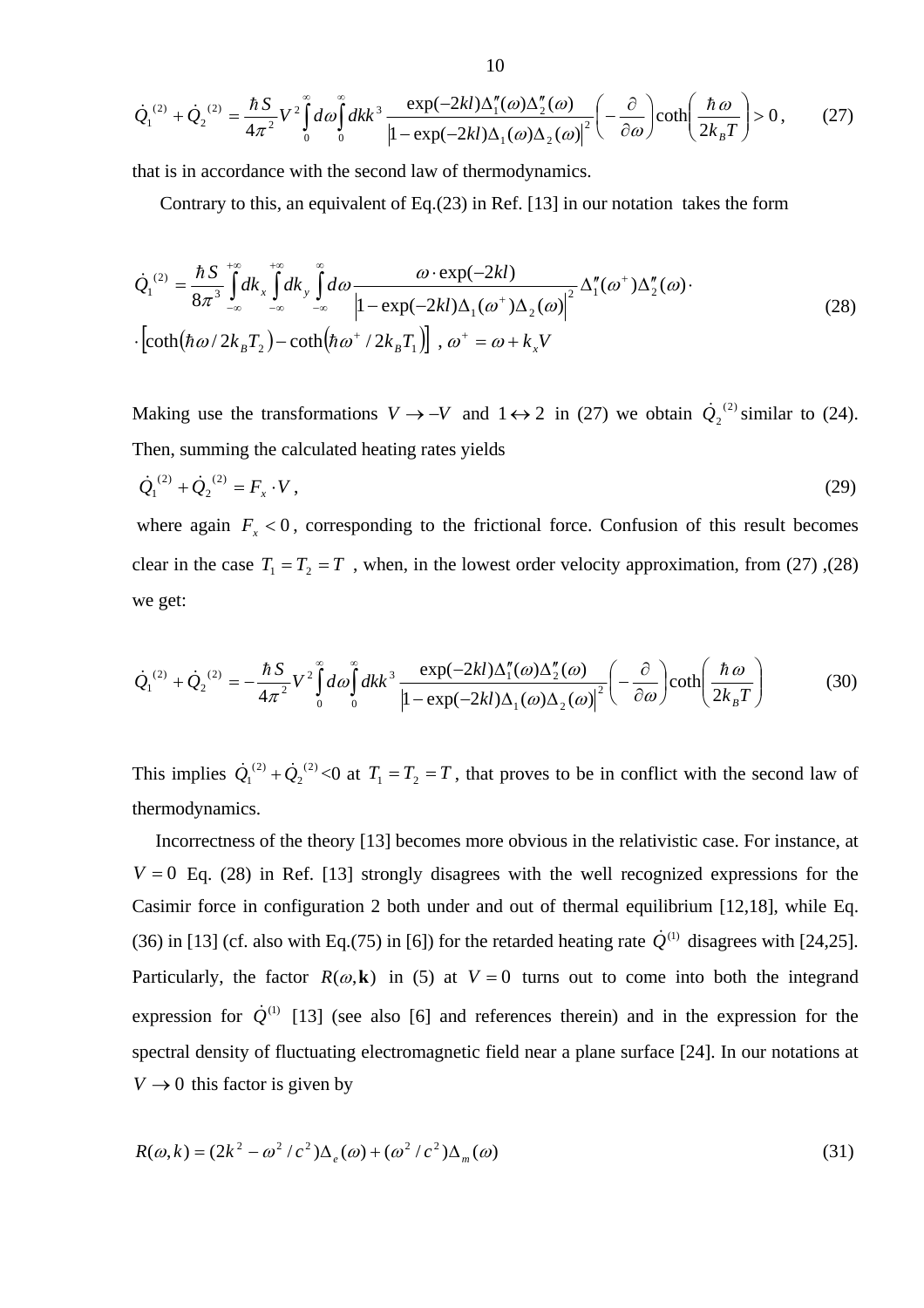whereas in [13] the involved expression reads  $2k^2\Delta_e(\omega) + (\omega^2/c^2)\Delta_m(\omega)$ . This error has been reproduced in numerous works of Volokitin et. al. since their paper [26].

A crucial physical difference between the problem statements in configurations 1, 2 is that in the first one the presence of vacuum background is an important basic standpoint and, correspondingly, we have only one large body which can be in rest with respect to the background. A small particle, moving near the surface of this body (thick plate), moves simultaneously with respect to the background. In this case, the resting plate may be or may not to be in thermal equilibrium with the background radiation. This condition directly determines the structure of fluctuating electromagnetic field near the plate. For configuration 2, in contrast, the problem statement in the dynamic situation even at  $T_1 = T_2$  needs to be more elaborate, because only one plate turns out to be in rest respectively to the background, whereas another plate will be braking due to the interaction with the background. In the theory of Volokitin et. al., a relation between the temperatures of the plates and that of vacuum background was either not discussed [13], or the state of thermal equilibrium is assumed [6,26]. A more detailed analysis of the relativistic situation will be given in our next paper.

## **5.Conclusion**

We have obtained closed set of expressions for the conservative –dissipative forces and heating rates in a system of two parallel thick plates in relative motion in the framework of nonrelativistic approximation of fluctuation electrodynamics. The obtained formulae strictly satisfy a "correspondence principle" between the results relevant to configuration 1 (a small spherical particle above a thick plate) and configuration 2 (two infinite parallel thick plates). The results in configuration 1 are based on an exact solution of the relativistic electrodynamic problem with account of spontaneous and induced sources of fluctuations and solving the Maxwell equations subjected to the boundary conditions for the given geometry. It is shown that the derived nonrelativistic formulae for the fluctuation forces and heating rates in configurations 1,2 can be strictly obtained from one another in the limit of rarified medium for one of the plates. These results may be regarded as important high lights when solving general relativistic problem in configuration 2. Also, we have demonstrated that recently developed dynamic relativistic out of thermal equilibrium modification of the Lifshitz theory of FEI in configuration 2 [13] is erroneous as having several principal points of inconsistency. Therefore, a development of relativistic theory in configuration 2 still remains an unresolved problem.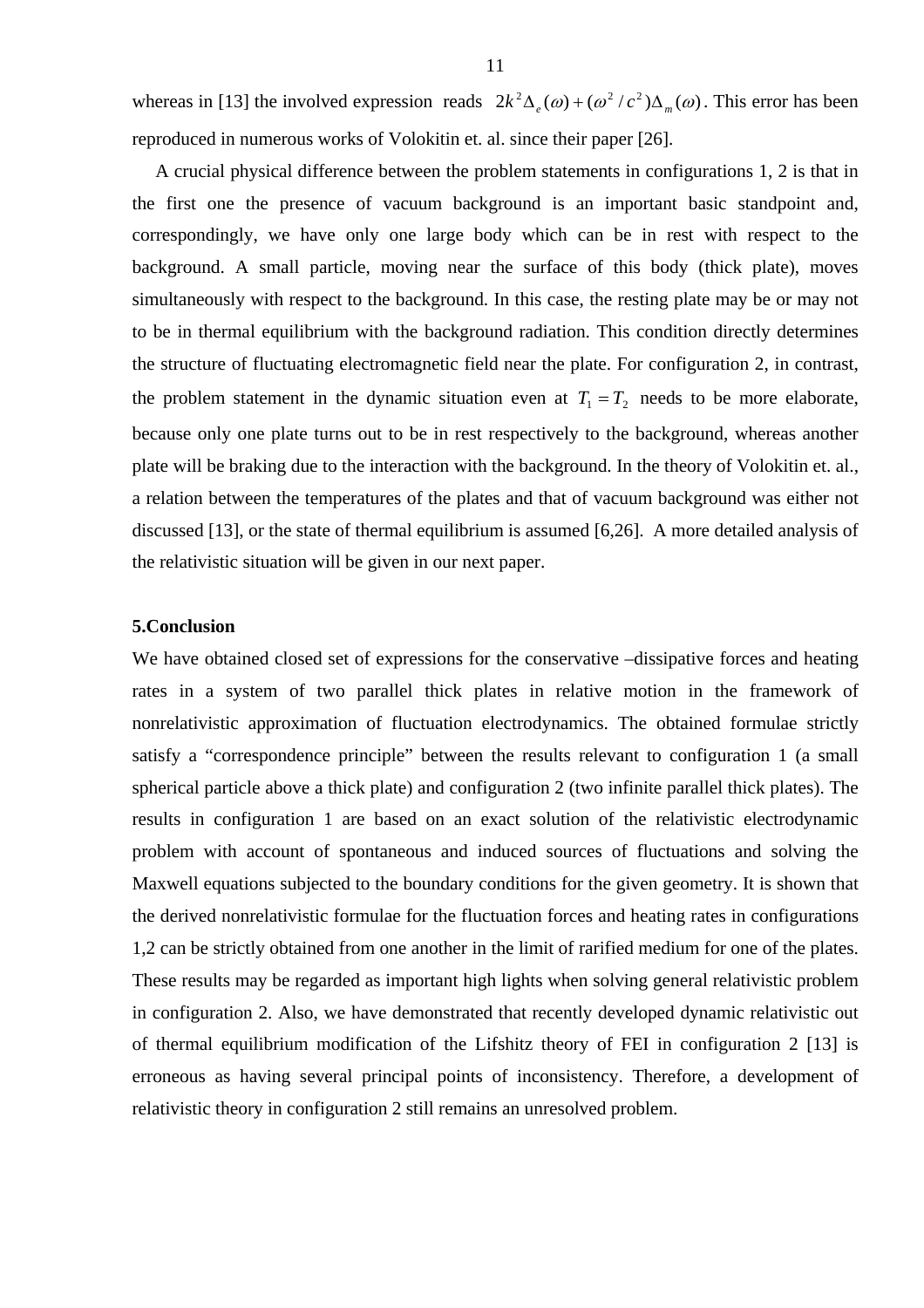# **References**

- [1] M. Bordag, U. Mohideen, and V. M. Mostepanenko, Phys. Rep. 353, 1 (2001)
- [2] G.V.Dedkov, A.A.Kyasov, Phys. Solid State 44 (10), 1809 (2002)
- [3] G.V.Dedkov, A.A.Kyasov, Phys. Low.-Dimens. Struct., No. 1/2, 1 (2003)
- [4] K.Joulain, J.-P.Mulet, F.Marquier, R.Carminati, J.-J.Greffet, Surf. Sci. Rep. 57, 59(2005)
- [5] G.L. Klimchitskaya and V. M. Mostepanenko, Contemp. Phys. 47, 131 (2006)
- [6] A.I. Volokitin and B. N. Persson, Usp. Fiz. Nauk 177 (9), 921 (2007) [Phys—Usp. 50 (9), 879 (2007)]; Rev. Mod. Phys. 79, 1291 (2007)
- [7]G.V.Dedkov, A.A.Kyasov, J.Phys.: Condens. Matter 20, 354006 (2008)
- [8] G.L.Klimchitskaya, arXiv: 0811.4398v1 [quant-ph] 26 Nov 2008
- [9] G.V.Dedkov, A.A.Kyasov, Phys. Solid State 51 (1), 3(2009)
- [10] M.Antezza, L.P.Pitaevskii, S.Stringari, and V.B.Svetovoy, arXiv: 0706.1860v2 [cond mat.stat-mech] 5Feb 2008
- [11] H.B.G.Casimir, Proc.K.Ned.Akad.Wet. 51,793 (1948)
- [12] E.M.Lifshitz, Sov.Phys. JETP 2, 73(1956)
- [13] A.I.Volokitin, B.N.J. Persson, Phys. Rev. B78, 155437 (2008); arXiv: 0807.1004v1 [cond mat.other] 7 Jul 2008
- [14] G.V.Dedkov, A.A.Kyasov, Tech.Phys.Lett. 28 (8), 346 (2002)
- [15] A.A.Kyasov, G.V.Dedkov, Nucl.Instr.Meth.Phys.Res. B195, 247(2002)
- [16] G.V.Dedkov, A.A.Kyasov, Phys.Solid State 45 (10), 1729 (2003)
- [17] GV.Dedkov, A.A.Kyasov, Tech. Phys.Lett. 34(22) (2008); arXiv: 0902.2461v1 [cond mat.other] 5Mar 2009
- [18] M.Antezza, L.P.Pitaevskii, and S.Stringari, Phys. Rev. A70, 053619(2004)
- [19] J.B.Pendry, J.Phys.: Condens. Matter 9, 10301 (1997)
- [20] J.B.Pendry, J.Phys.: Condens. Matter 11, 6621 (1999)
- [21] D.Polder, M.Van Hove, Phys. Rev. B4, 3303 (1971)
- [22] M.Antezza, L.P.Pitaevskii, and S.Stringari, Phys. Rev. Lett. 95, 113202 (2005)
- [23] V.G.Polevoi, Sov.Phys. JETP 71(6)1119 (1990)
- [24] K.Joulain, R.Carminati, J.-J.Greffet, Phys. Rev. B68, 245405 (2003)
- [25] P.-O.Chapius, M.Laroche, S.Volz, and J.-J.Greffet, Phys. Rev. B77, 12 (2008) 125402; arXiv: 0802.1900v1 [cond-mat.other] 13Feb 2008
- [26] A.I. Volokitin, B.N.J. Persson, Phys. Rev. B63, 205404 (2001)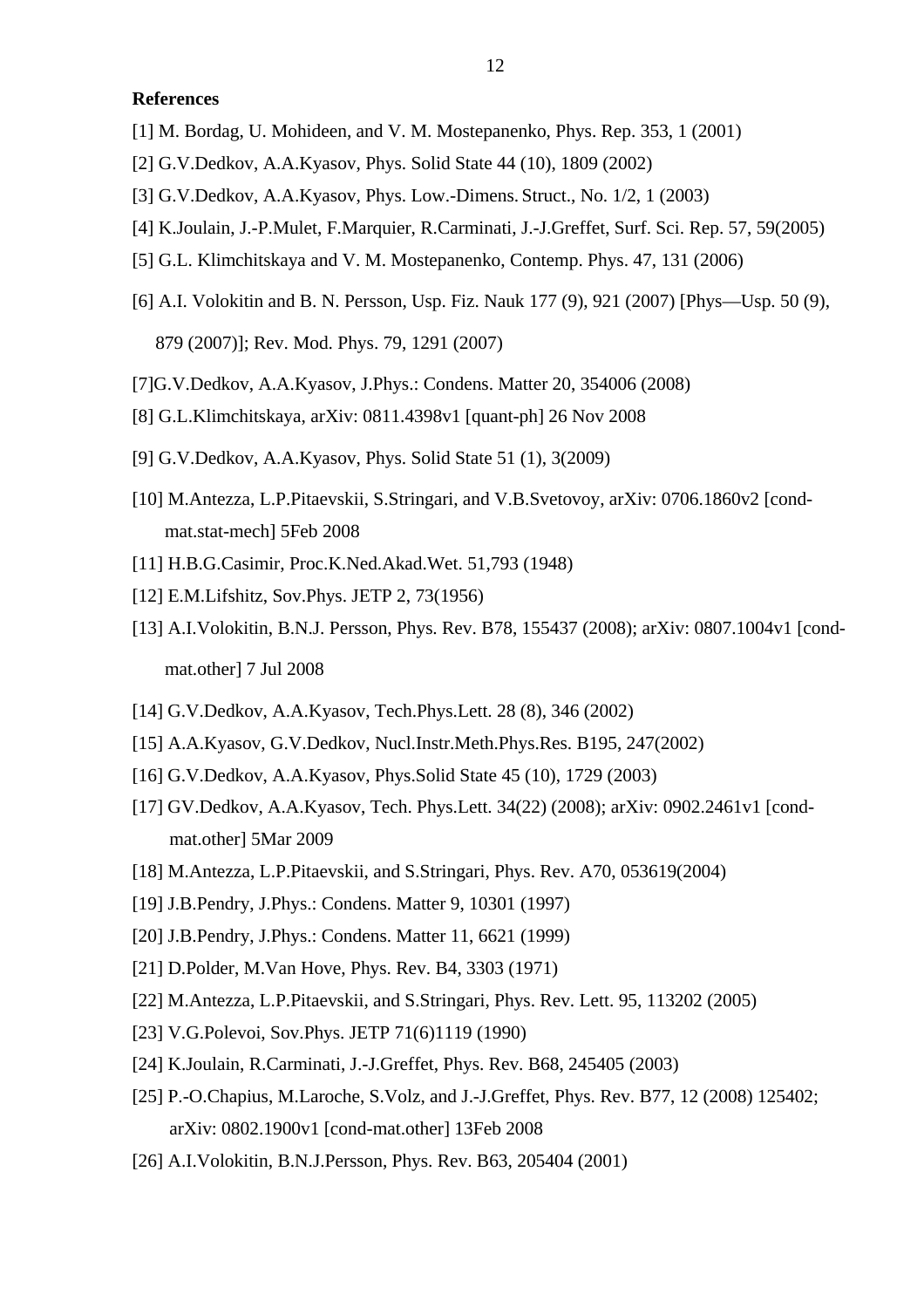

Fig.1(a) Configuration 1. Geometry of motion of a particle and a Cartesian reference frame associated with the surface of the medium (system  $K$ ). The Cartesian axes  $(x', y', z')$  of the particle rest frame *K*′ are not shown. It is assumed that the vacuum background and surface are in thermal equilibrium